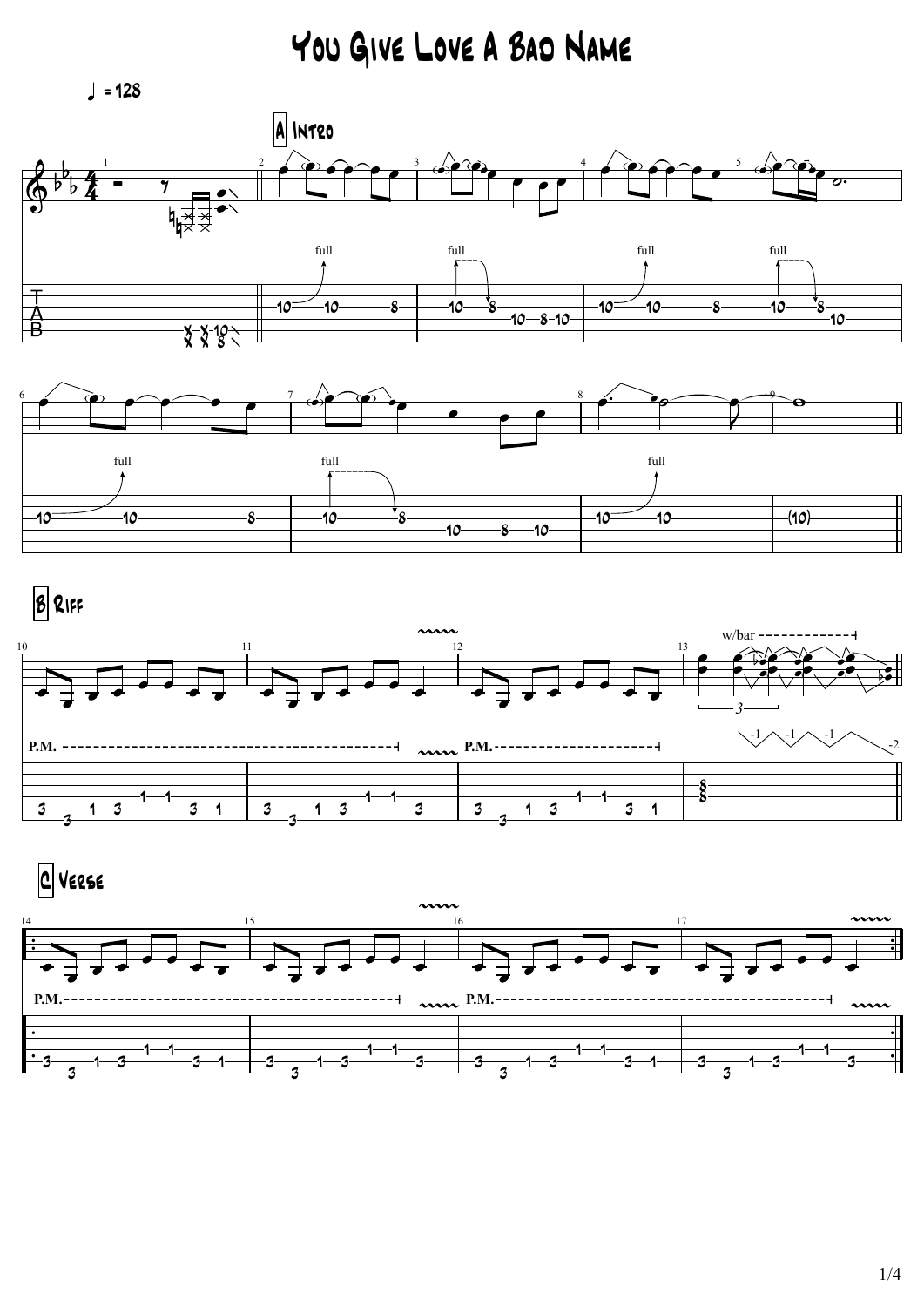

![](_page_1_Figure_1.jpeg)

![](_page_1_Figure_2.jpeg)

| $ 8 $ RIFF    | $ C $ Verse | O PRE-CHORUS | E CHORUS |  |
|---------------|-------------|--------------|----------|--|
| 33            | 34          | 35           | 36       |  |
| $\frac{2}{4}$ |             |              |          |  |
|               |             |              |          |  |
|               |             |              |          |  |
|               |             |              |          |  |
|               |             |              |          |  |
|               |             |              |          |  |
|               |             |              |          |  |
|               |             |              |          |  |
|               |             |              |          |  |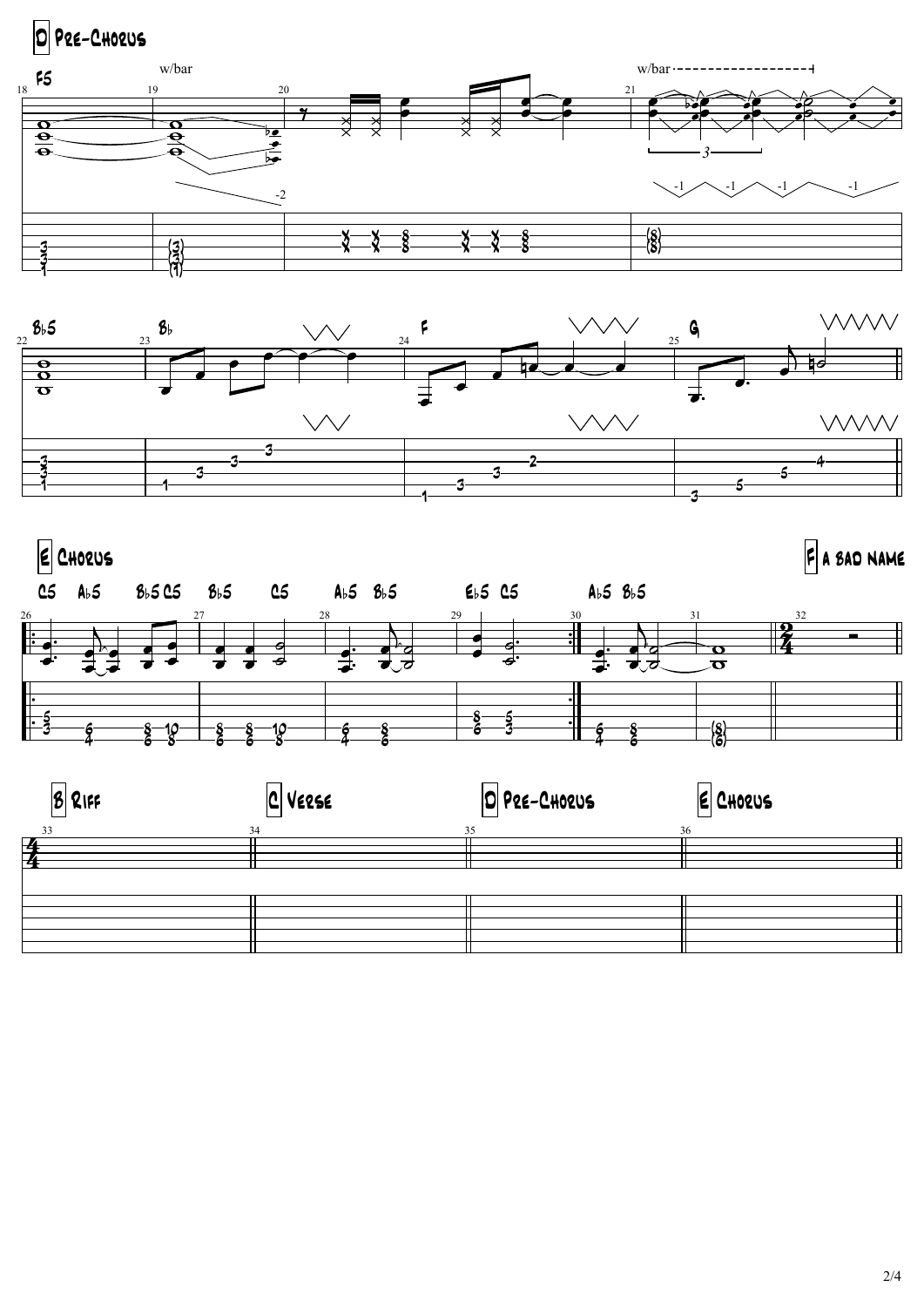G SOLO

StephLeGratteux's YouTube video "Bon Jovi - You Give Love A Bad Name guitar solo lesson (with tablatures and backing tracks)"

![](_page_2_Figure_2.jpeg)

![](_page_2_Figure_3.jpeg)

![](_page_2_Figure_4.jpeg)

![](_page_2_Figure_5.jpeg)

## H Bridge

![](_page_2_Figure_7.jpeg)